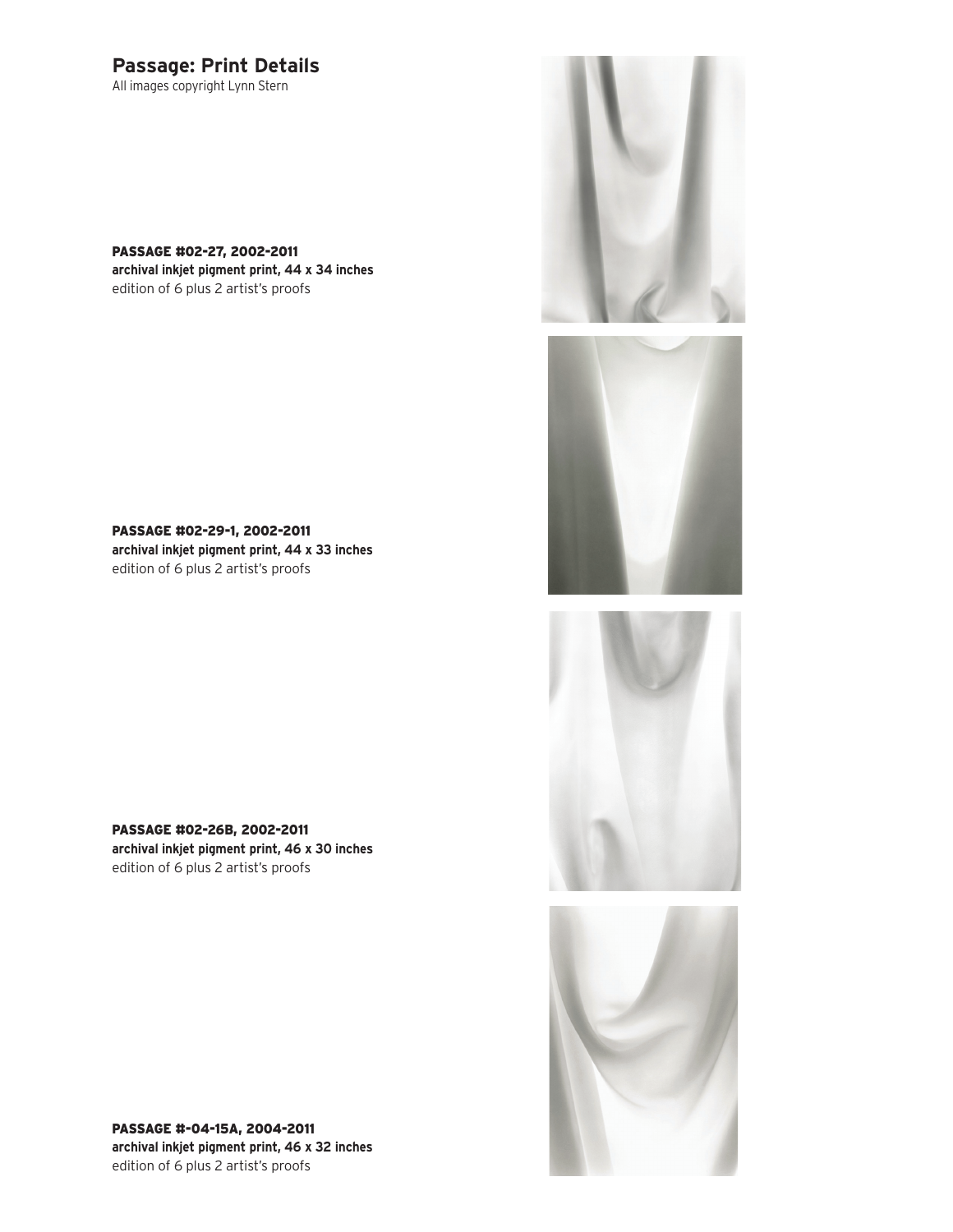





PASSAGE #02-7, 2002-2011 **archival inkjet pigment print, 39 x 33 inches** edition of 6 plus 2 artist's proofs

PASSAGE #04-31A, 2004-2011 **archival inkjet pigment print, 45 x 34 inches** edition of 6 plus 2 artist's proofs

PASSAGE #02-32, 2002-2011 **archival inkjet pigment print, 46 x 22 inches** edition of 6 plus 2 artist's proofs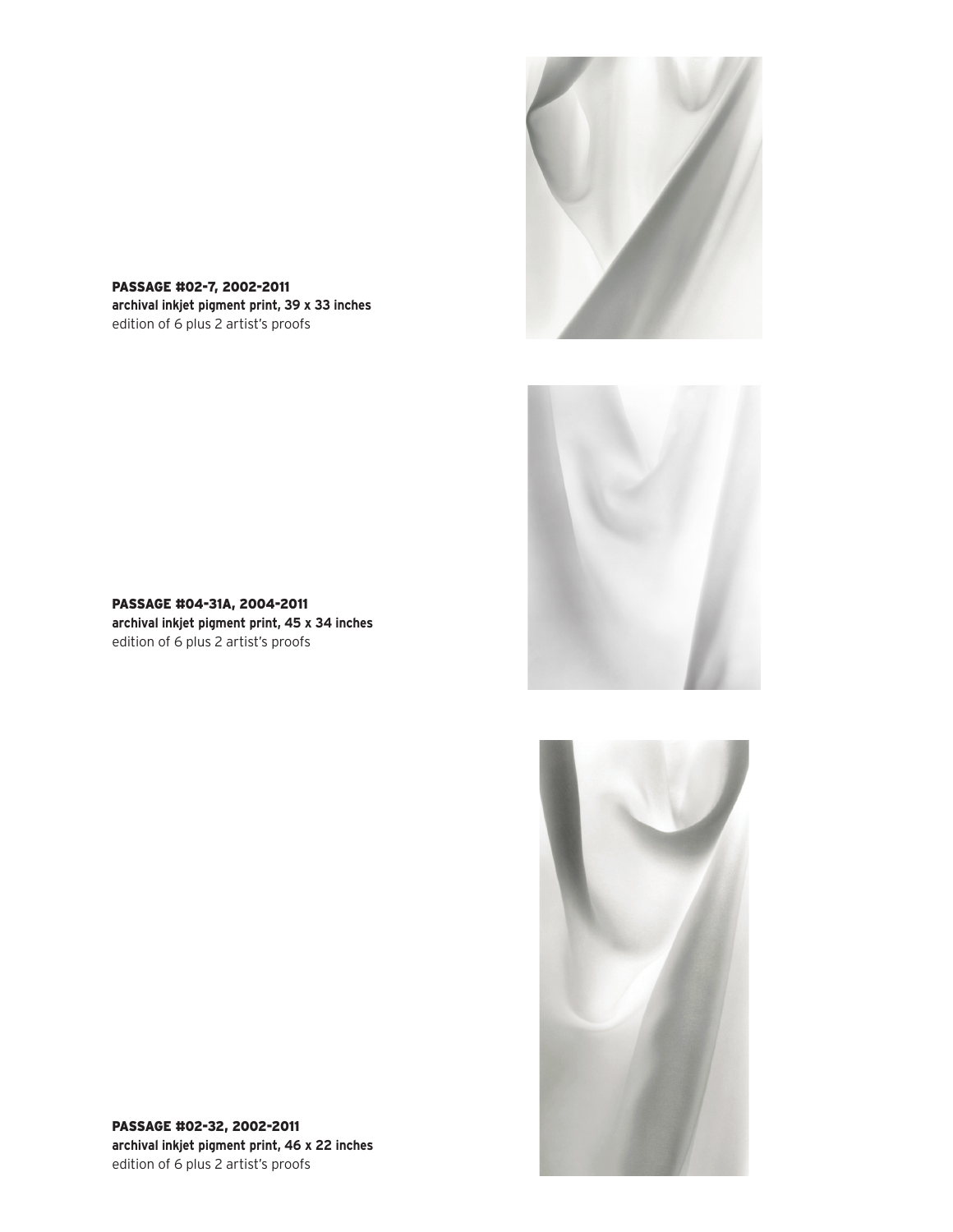PASSAGE #04-18, 2004-2011 **archival inkjet pigment print, 46 x 32 inches** edition of 6 plus 2 artist's proofs

PASSAGE #02-30, 2002-2011 **archival inkjet pigment print, 46 x 28.5 inches** edition of 6 plus 2 artist's proofs

PASSAGE #02-28, 2002-2011 archival inkjet pigment print, 46 x 27 inches **edition of 6 plus 2 artist's proofs**

PASSAGE #04-29A, 2004-2011 **archival inkjet pigment print, 34 x 44 inches** edition of 6 plus 2 artist's proofs